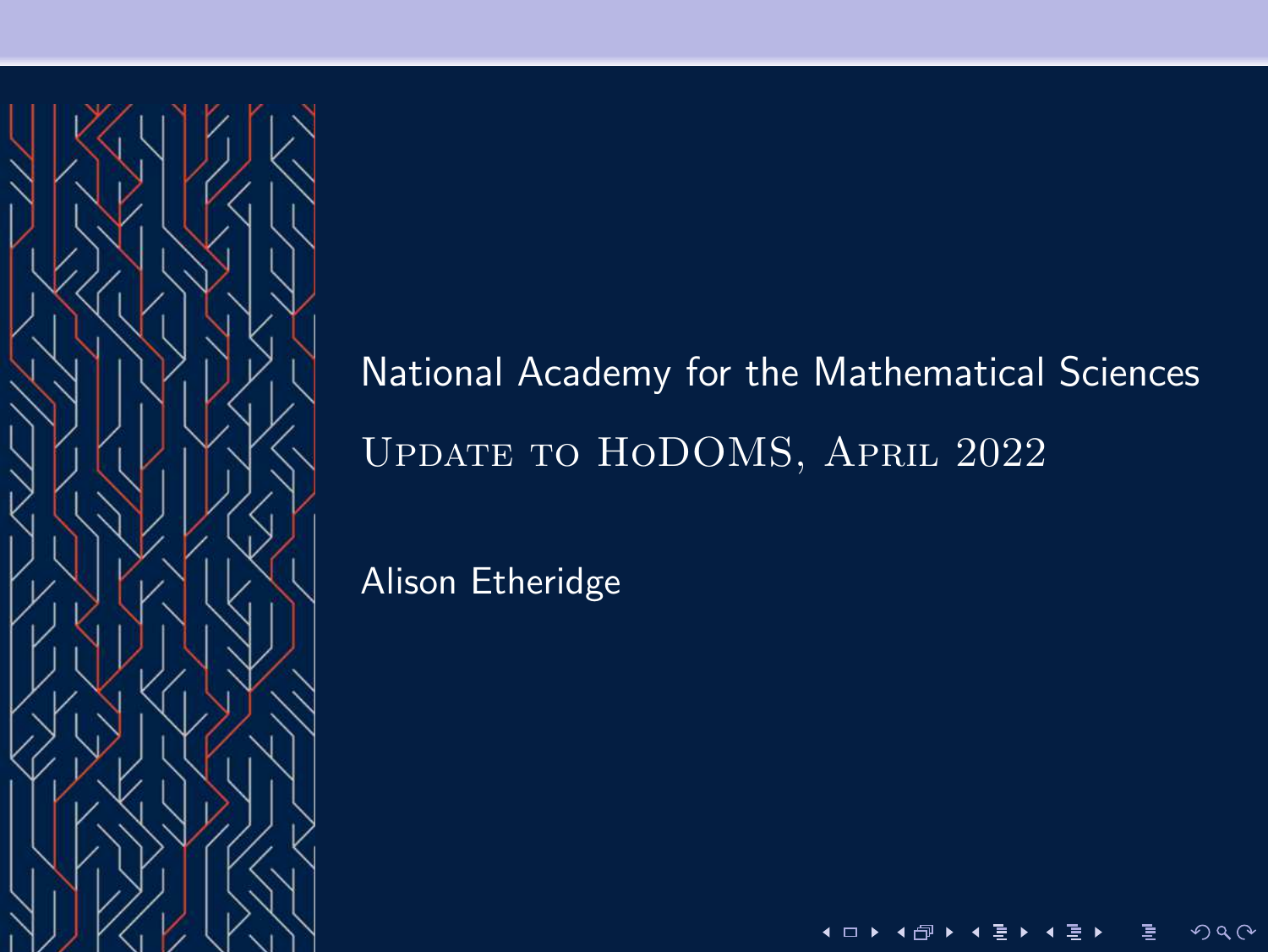### Timeline

- ▶ 2018. Publication of the Bond Review
- $\blacktriangleright$  June 2020, Report of the Big Mathematics Initiative
- ▶ December 2021, Green paper published, consultation launched
- ▶ 11th January 2022, (virtual) Townhall Meeting to discuss NAMS and CCN proposals
- ▶ 21st January 2022, Consultation closes
- ▶ February 2022, Task and Finish Group convened to consider responses and propose next steps
- ▶ March-April 2022, Proposals of T&FG considered by Councils of constituent societies (EMS, IMA, LMS, ORS, RSS)

**KORKARYKERKER OQO** 

T&FG= Martine Barons, Gavin Blackett, Ken Brown, Matt Butchers, Joanna Jordan, Rachel Norman, Andy Noyes, Stian Westlake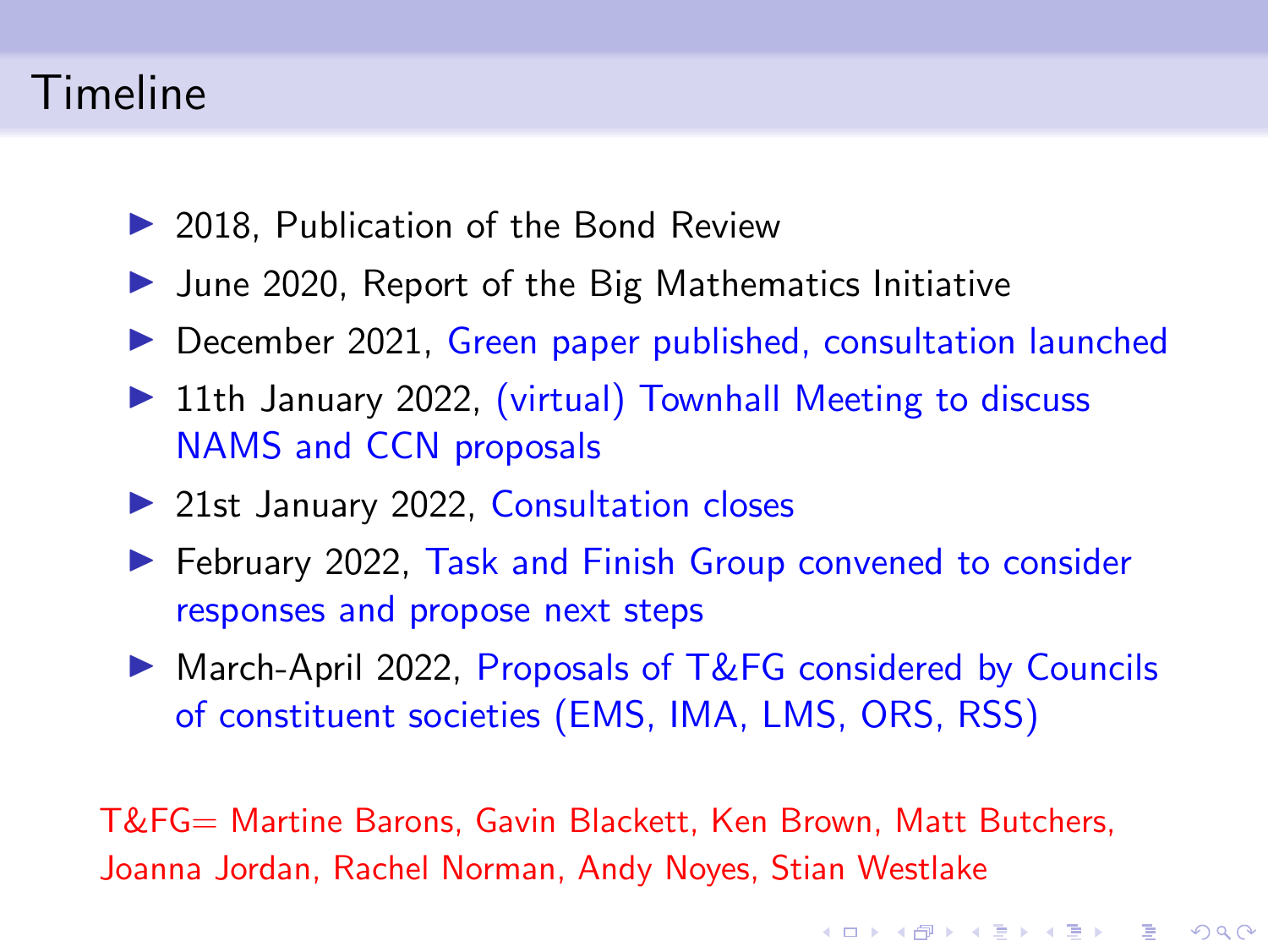# Summary and Context

- ▶ Widespread support for an Academy for the Mathematical Sciences
- ▶ ... but a number of questions to be resolved before an academy can be successfully launched and thrive
- ▶ Long-term resourcing, precise structure, operational model
- $\blacktriangleright$  There are (modest) funds awarded to the INI as part of the Additional Maths Funding Programme as seed funds with which to set up an 'incubator'

**KORKARYKERKER OQO** 

 $\blacktriangleright$  ... but these funds are time-limited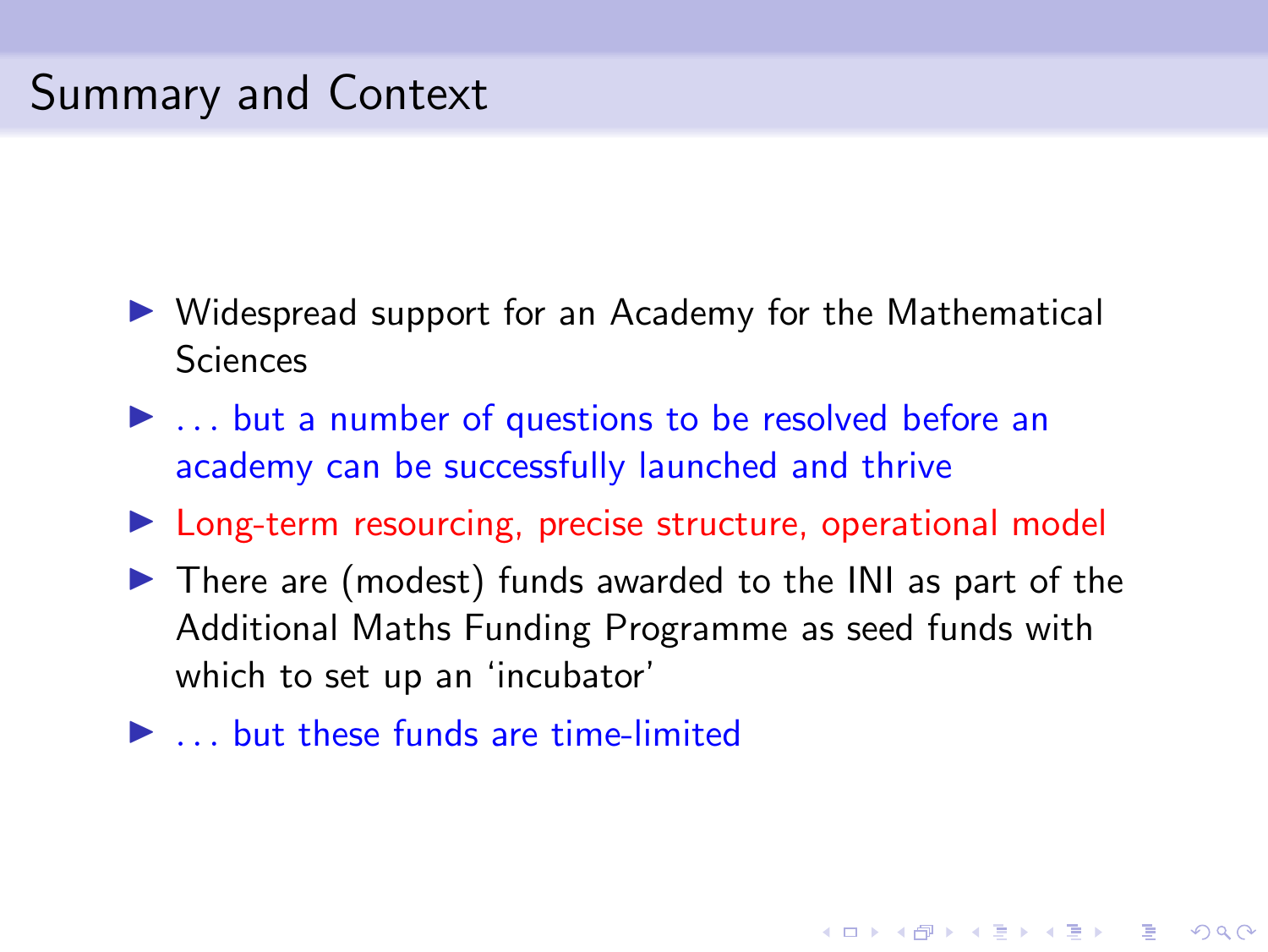# Outline proposal

- $\triangleright$  Appoint a fixed term executive director (possibly a secondment)
- $\blacktriangleright$  Appoint a Chair/President
- $\triangleright$  Appoint an executive committee of up to eight members
- ▶ Appoint a larger advisory committee on which the executive can draw for specific workstreams

**KORKARYKERKER OQO** 

▶ Produce a detailed project plan with formal stage gates culminating in a formal go/no-go decision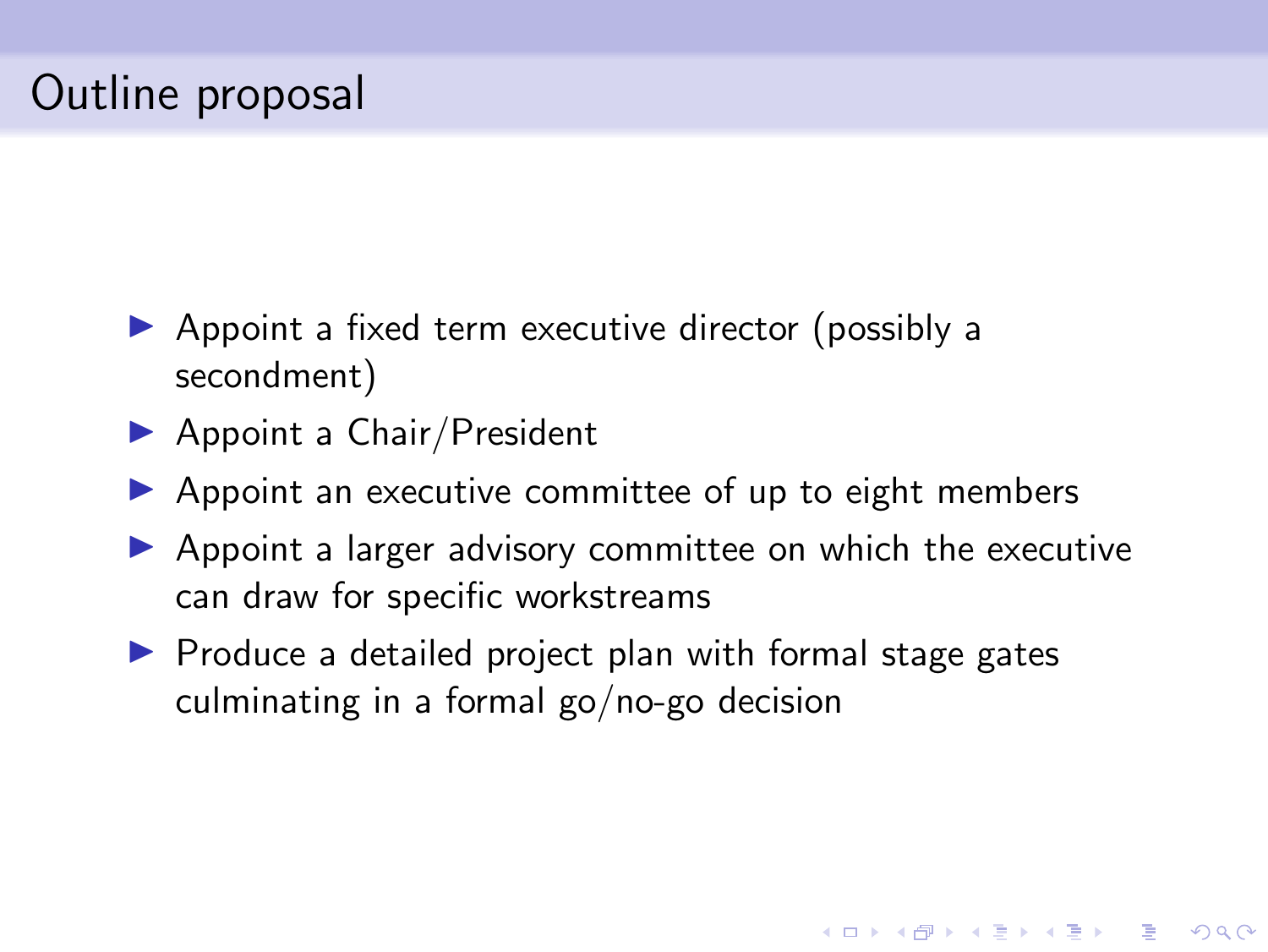# In parallel

- ► The INI/ICMS are progressing the proposals for coordinated knowledge exchange activities proposed in the second consultation document (A knowledge Exchange Connected Centres Network for Mathematics Sciences)
- $\triangleright$  Explore with the CMS board ways in which the CMS can become a more agile and proactive organisation
- It is anticipated that if an academy comes into being, then the CMS will cease to exist.

**KORKARYKERKER OQO**